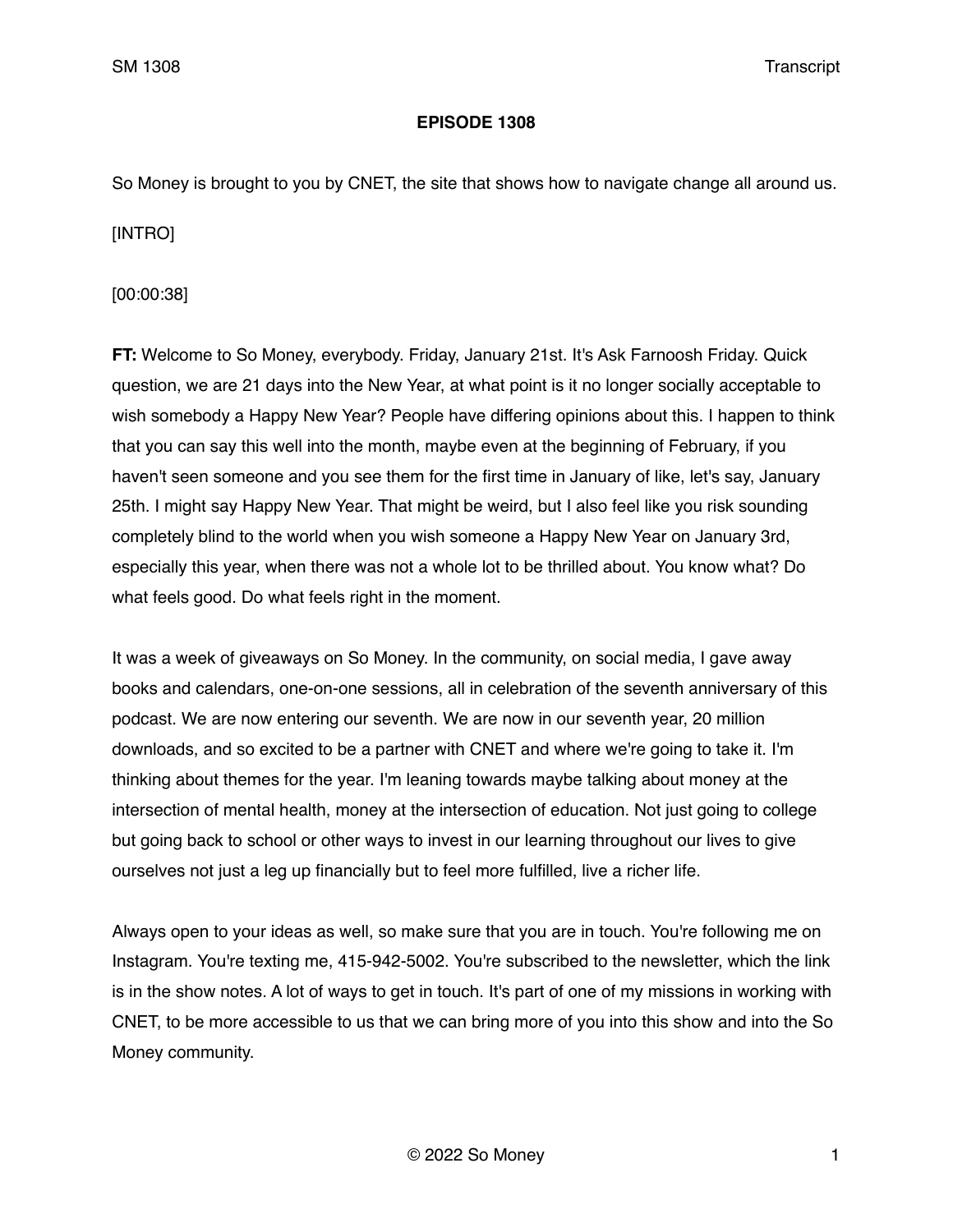I'm going to go right to the iTunes review section. I usually wait to do this further into the show, but I'm just going where I'm feeling, and I'm feeling like I want to go to the iTunes review section and pick our reviewer of the week. Maizy Mae this week left review, calling the show a 10 out of 10, practical and helpful. She says she found this gem of a podcast through another one and she is hooked. "I love Farnoosh's insights and can always benefit from gems that she and her guests share. There's so much misinformation and brainwashing, even in my circle of friends, about home buying, retirement planning, just overall financial literacy. And I appreciate having this podcast in my back pocket."

Well, Maizy Mae, thank you so much. I really appreciate this feedback and I agree with you. There's a lot of misinformation out there. I would also add to your list misinformation around cryptocurrency. I have an article coming out next week on Monday, in fact, on CNET about crypto and how we can engage in a more emotionally intelligent way. Understanding that when we think about crypto, it can induce adrenaline, that it can get us over excited, overconfident. How to be more practical as a participant in the crypto space. Believe it or not, I don't recommend buying a random digital coin, whose success hinges on Elon Musk tweeting something about it. In general, I just don't think investing in cryptocurrencies like what it's being touted as, this investment of a lifetime. If you don't do it, you're going to end up poor. Lots of scare tactics being infused in personal finance, but in particular these newer unproven investing strategies. I find them not just off-putting but really concerning.

I'm happy that this podcast in this community can be a place where you feel "taken care of." We only give you the good stuff here. We speak the truth. We tell it like it is. I'd love to connect with you, Maizy Mae, because you left this review. I don't know if he even knew this because you're new to the show. But every Friday, I pick a reviewer to get a free money session with me on the phone. So to get that set up, go to Instagram. Direct message me there. I'm Farnoosh Torabi on Instagram. Make sure you get the blue checkmark next to my name because sometimes there are some fraudsters pretending to be me. Let me know you left this review, and I will send you the link where we can set it up. If you're not on Instagram, that's fine. You can just email me, [farnoosh@somoneypodcast.com.](mailto:farnoosh@somoneypodcast.com) Let me know you left this kind review me, Maizy Mae, and I will be in touch quickly.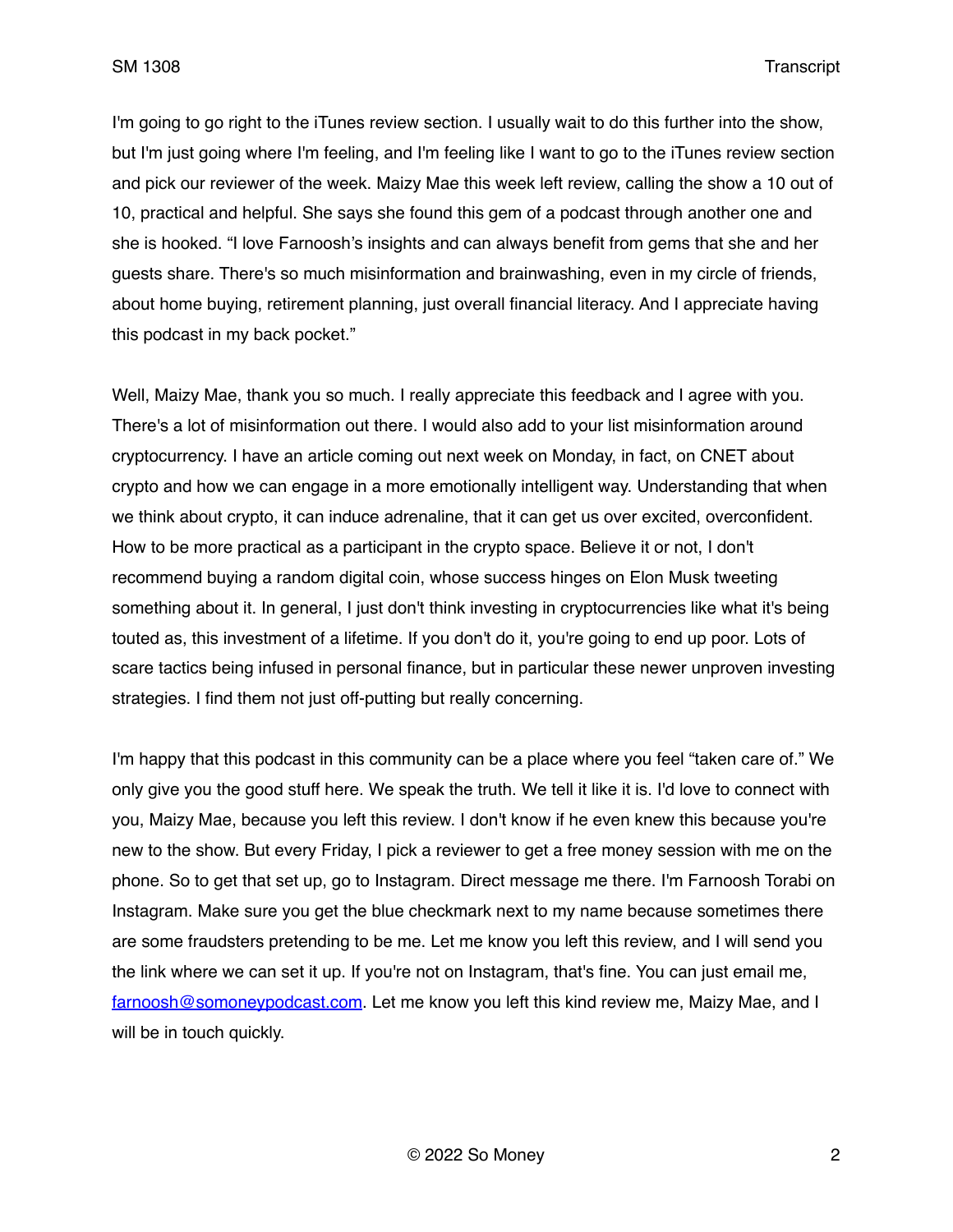This week on the show, in case you missed our episodes on Monday, on Martin Luther King Jr. Holiday, we brought on the co-authors of a new book called *Dear White Women*, Misasha Suzuki-Graham and Sara Blanchard. They're the authors of the book, which is based on their podcast as well. They are Asian American women, friends, mothers, and this book is what they call an anti-racism guide that challenges readers to encounter the hard questions about race and racism to push the needle of change in a positive direction. On Wednesday, we had Paco de Leon on, who is the Founder of the Hell Yeah Group, author of the new book *Finance for the People*. I already have people writing in saying how much they loved that interview. They've bought Paco's book. They've subscribed to her newsletter. They've started stalking her on Instagram. It's a really well written, thoughtful, inclusive book that discusses things like financial inequality, our money blocks, feeling less than, feeling worthless. Paco has her own personal stories to share and so many important tips for readers, how to bring the unconscious into the conscious when you're managing your money, and why money is a proxy for power, and that's a good thing.

Happy belated birthday to my brother, Todd. His birthday was on Tuesday. Fun fact about me and Todd, we are 11 years apart, a very distinguishing age difference. I wished for a sibling for many years on Christmas, my birthdays. Finally, when we were walking back from the fourth grade spelling bee in the summer of 1990, I won, by the way, the spelling bee. The winning word was rewrite. My mother and I are walking back to the car in the parking lot. As you can imagine, this was like a big day for me. I just won the town spelling bee and I thought it couldn't get any better. As we are approaching the car, my mother says, "I have some news," and she said, "We are going to have another baby. You're going to become a sister, a big sister." I thought  $-1$ mean, talk about some of the most important days in your life. What are the odds of winning a spelling bee and being told that you're going to become a big sister, the one thing you've been dreaming of your entire life, both happening on the same day? Out of control and the rest of history.

My little brother, he's been a huge influence on my life. I like to think the same about myself on his life. If anyone is listening in and you know what it's like to have like a 10-plus year age difference between you and a sibling, it can go both ways. It can either be one that's a very close relationship or one that's kind of distant because you really don't have a ton in common. I feel like I had an entirely different childhood. I feel like I was raised by different parents, frankly,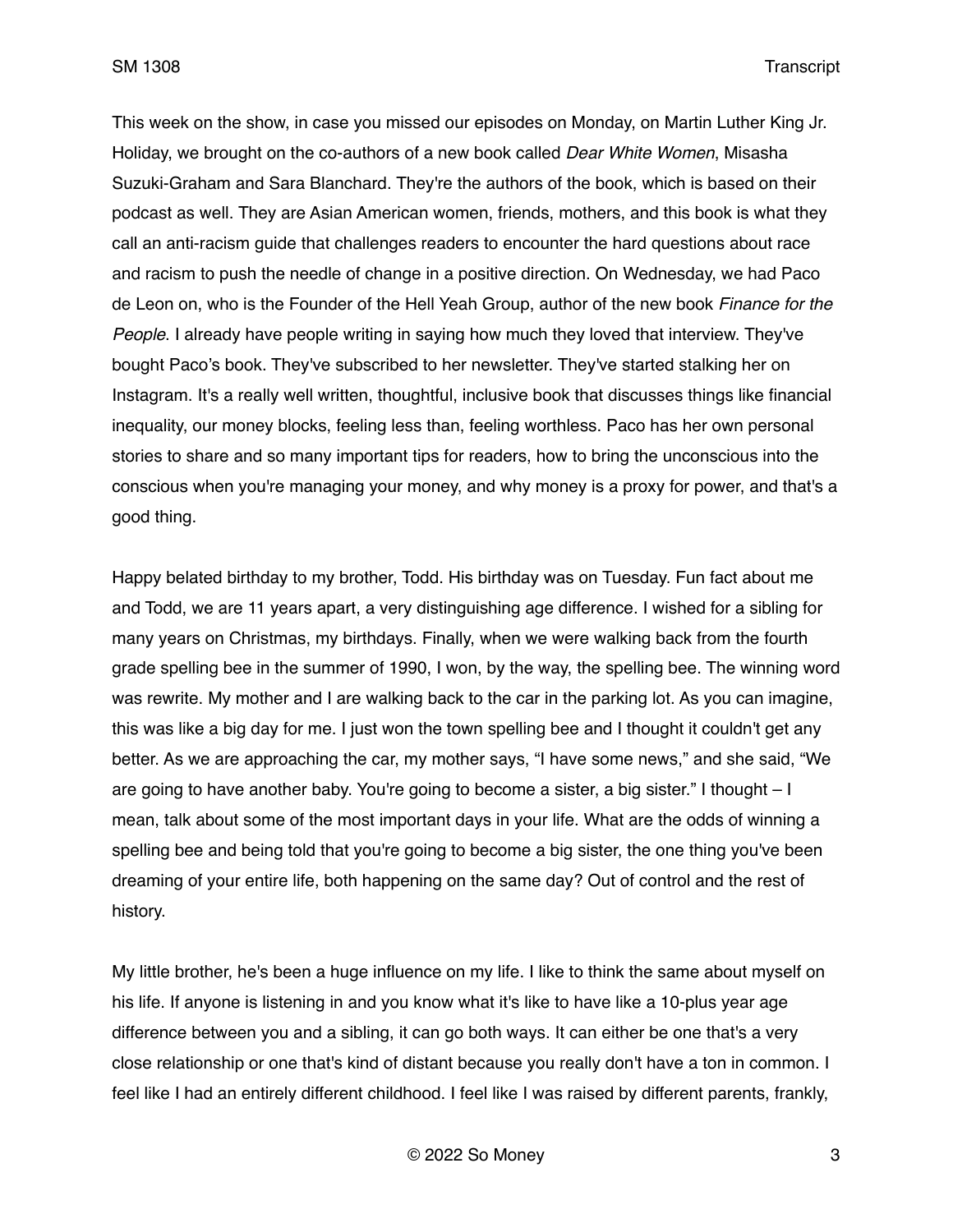because my parents were in a way different economic place when I was born and throughout my childhood than when my brother was born. That's probably why they waited to have a second kid because they just couldn't afford it.

Anyhow, I feel very grateful for my relationship with my brother, and you can follow him on Instagram. He runs a really cool design firm called Wolf & Whale. It's won many awards. I'm and very proud of him. He is doing his thing. Believe it or not, this is not what he went to college for, but he reached a place in his early 20s, kind of like a quarter life crisis, right? We're like, "This is it. I thought there would be more to like life and feeling fulfilled." He realized that he just had this passion for design and developing digital apps and all the things, and he's doing it. I'm very proud of him. So happy birthday, Todd, on the off chance that you're listening to this show.

We're going to get to the mailbag in just a minute, but I had to share this tweet with you that I came across yesterday. I woke up in the morning. I hate to admit it but I do go on my phone pretty much first thing and I go to Twitter. There was this viral tweet from a professor at Wharton, the business school at UPenn. Nina Strohminger or Strohminger, here's her tweet. "I asked Wharton students what they thought the average American worker makes per year, and 25% of them thought it was over six figures. One of them thought it was \$800,000. The real number is \$45,000." She says, "Really not sure what to make of this."

I mean, I kind of think the guy or the gal who thought it was \$800,000 was just trying to be a jerk. If that's what you actually think, we need to have a conversation. She needs to pull that student out of class and just be like, "What is going on in your life? Let me introduce you to the world." 25% of them thinking it was over six figures. At least it wasn't 100% of them and then it's not great. But that's their way off. You think about why and perhaps it's because a lot of students who can afford to go to, say, Wharton, who not only can afford to go to Wharton but remember, I think, had all of the education and experiences that led them to being accepted to Wharton. Not always but there's a lot of privilege in a lot of those students' backgrounds that then sets them up for the success to be accepted at Wharton.

I think I read in the thread of that tweet that a lot of the parents, the families, the households that send their kids to Wharton are making multiple six figures on average a year, 600,000 something I read. So their life experience would bring them to perhaps this conclusion, but it's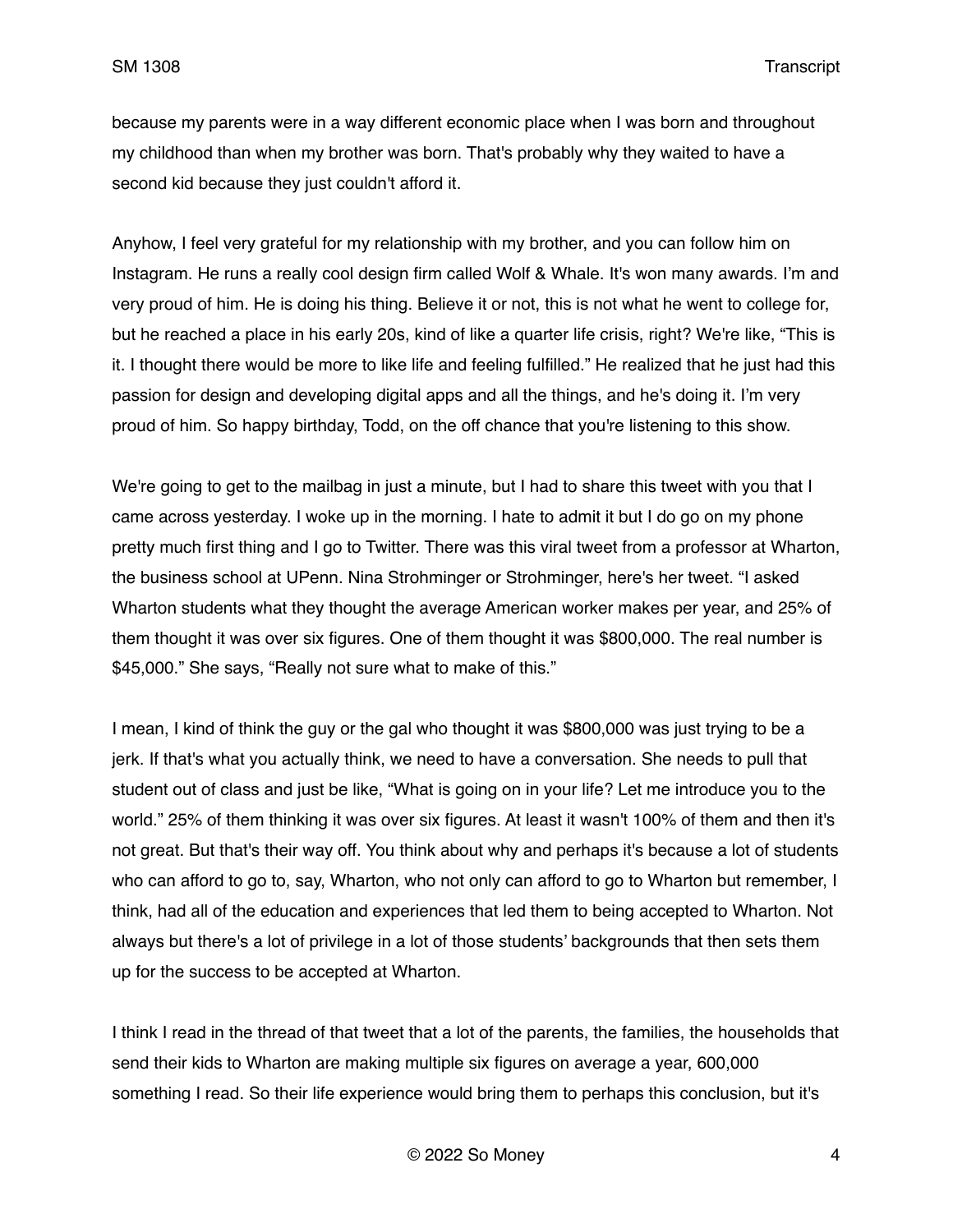like, "Don't you even read the news?" Or how many times have we seen this referenced in articles? Maybe it's just because I look at a lot of financial articles. But if you're going to business school, and a lot of these students are going to then become entrepreneurs and also work for companies where the consumer, the client, is probably making a lot less than six figures, it would behoove them to know the average financial profile of the country. It's kind of pathetic, right? I mean, this is the future of business leadership. We have a lot of work to do, Wharton.

It actually made me inspired this tweet because I thought it'd be interesting to look at various households throughout the country in different geographic locations, different family dynamics, all like, let's say, making that average salary, 45,000, and what their lives look like, how their lives are functioning. No doubt, you're going to see a lot of hardship. It will be interesting to look at a household earning that much and then maybe comparing it to other households that make double that or triple that. I remember reading this article in New York Magazine 20 years ago, 20 or 15 years ago. It journaled the day-to-day spending of different people in the city who made different salaries. So they had a teacher making \$38,000 a year. How did she spend her money in a week? They had a Goldman Sachs executive who made 600,000, 700,000 dollars a year. What did she spend or he spend in a week and various individuals in between.

At the end of the article, you walked away pretty depressed because you realize the teacher who makes like \$40,000 a year has to spend more out of her own pocket to pay for ordinary things. The Goldman Sachs executive never paid for food. It was always expensed. Transportation was expense. Maybe they had car service that the company paid for. Then the teacher had to sometimes pull out of her own pocket money for school supplies for her students, things that were not even for her. The disparity of not just what they were making but how they were spending relative to what they were making on just basics was horrifying. Of course, that hasn't really changed, so I think it'd be interesting. I know, for me, that's an article that really I never forgot about. So I wonder if there's a value in redoing that today to look at how someone making 45,000 a year versus \$450,000 a year, how they spend and the inequalities that pop up.

Okay, enough of my random musings. You can get more of my random musings in my newsletter once a week on Thursdays. You can sign up very easily. The link is in the show notes on your podcast player. Okay, it is mailbag time. Let's get to it. Jen emails, and she writes, "Hey,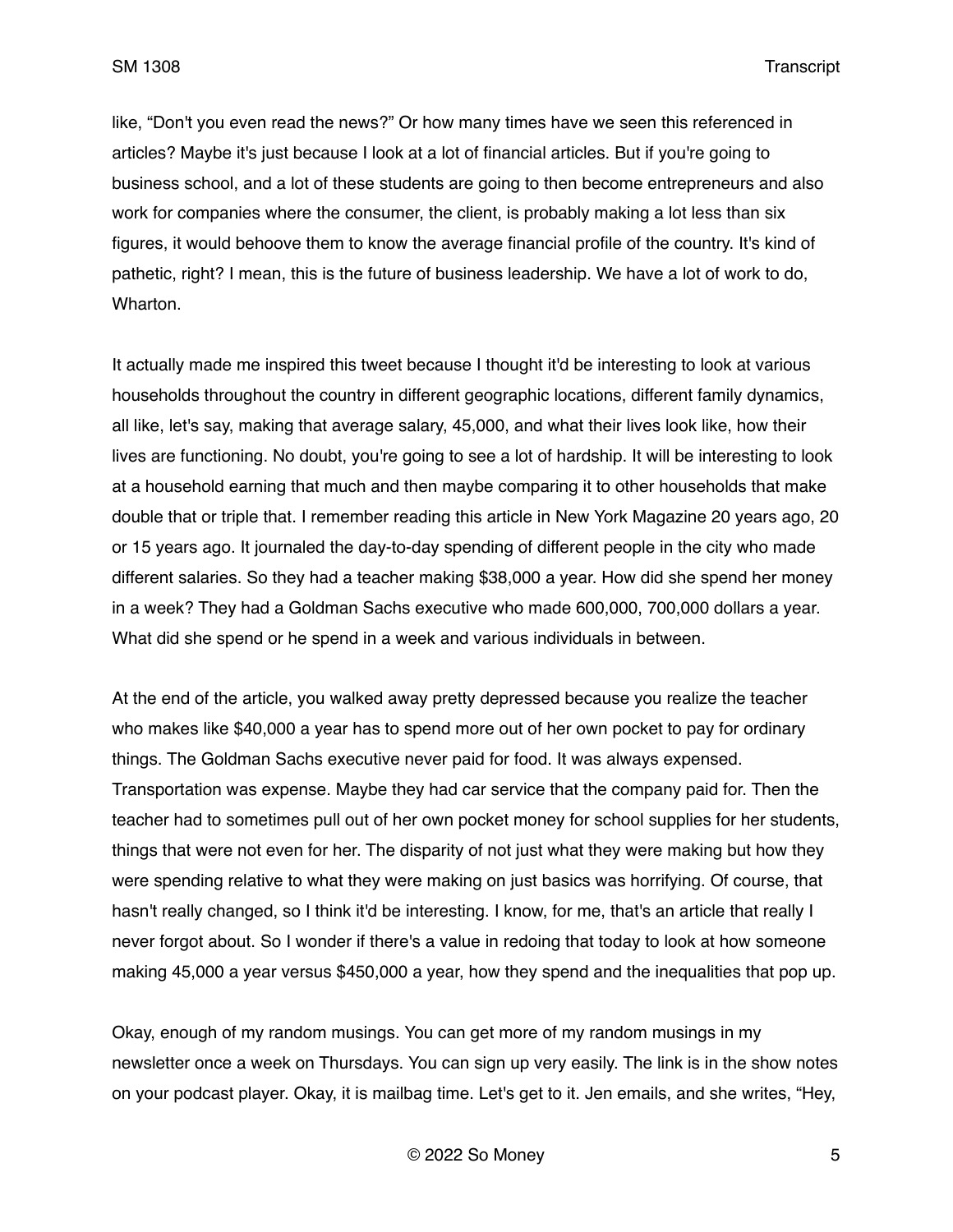Farnoosh. I love your podcast. Your latest episode on Dear White Women really spoke to me as a half Asian woman. My question concerns my money goals for my 30s." Okay, I like this already. She says, "I'm about to turn 30. I'm in the military. I have no kids yet. I make over \$100,000. I also have no debt." Yay. "I also have an emergency fund of about \$65,000. I maxed out my contributions to my Roth, TSP, and I put away \$500 a month into a brokerage account. In one of your recent podcasts, I remember you mentioning that your money goal is to triple your salary by 40. I might be misremembering this but I think I would need to up my brokerage account savings to \$1,000 a month to make that happen in a decade. Does that money goal make sense for me since I plan to stay in the military for 20 years, which would essentially give me a good pension for the rest of my life? Do I need to be that aggressive with my money goals? Extra background, I don't plan on buying a home anytime soon because I keep moving around as someone in the military. I am married. My husband also makes \$100,000. He has no debt. He works for the government. He also has a pension."

Okay, Jen, if I were you, first step is I would try to figure out what your pension may be at retirement, and definitely incorporate that into your retirement savings strategy. But there is a bit of a caveat around that. Like what if you don't stay in the military for as long as you think today? How would that curtail your pension? I assume that you would get something. Even If you quit today, there will be something waiting for you at retirement. But if you were to stay in the military for 5 years, 10 years, 20 years, how would your pension be different based on your years in the military at retirement? Then work backwards. Give yourself these different scenarios and find where your comfort zone is. If you're thinking really like, "20 years I'm going to die hard. I'm going to stay in the military," then maybe you don't need to invest as much on your own.

The calculator, the estimate that I shared on the show and, by the way, don't kill the messenger. This is not my estimate. It's what a lot of the financial institutions that work with clientele and run calculators. They project. Now, they're also biased because they want you to save as much as possible, even if it's more than enough because they make a fee off that. So take it with a grain of salt. But I like rules of thumb and the general rule of thumb is to have about triple your salary by 40 or in your 40s. Okay, let's just give ourselves a little bit more time there. That's a big to do. It's a big lift for a lot of people. So you may want to go online and grab any one of those free retirement calculators, we have them at CNET, to figure out what your estimated retirement needs will be and what you have to do today to work backwards and start saving.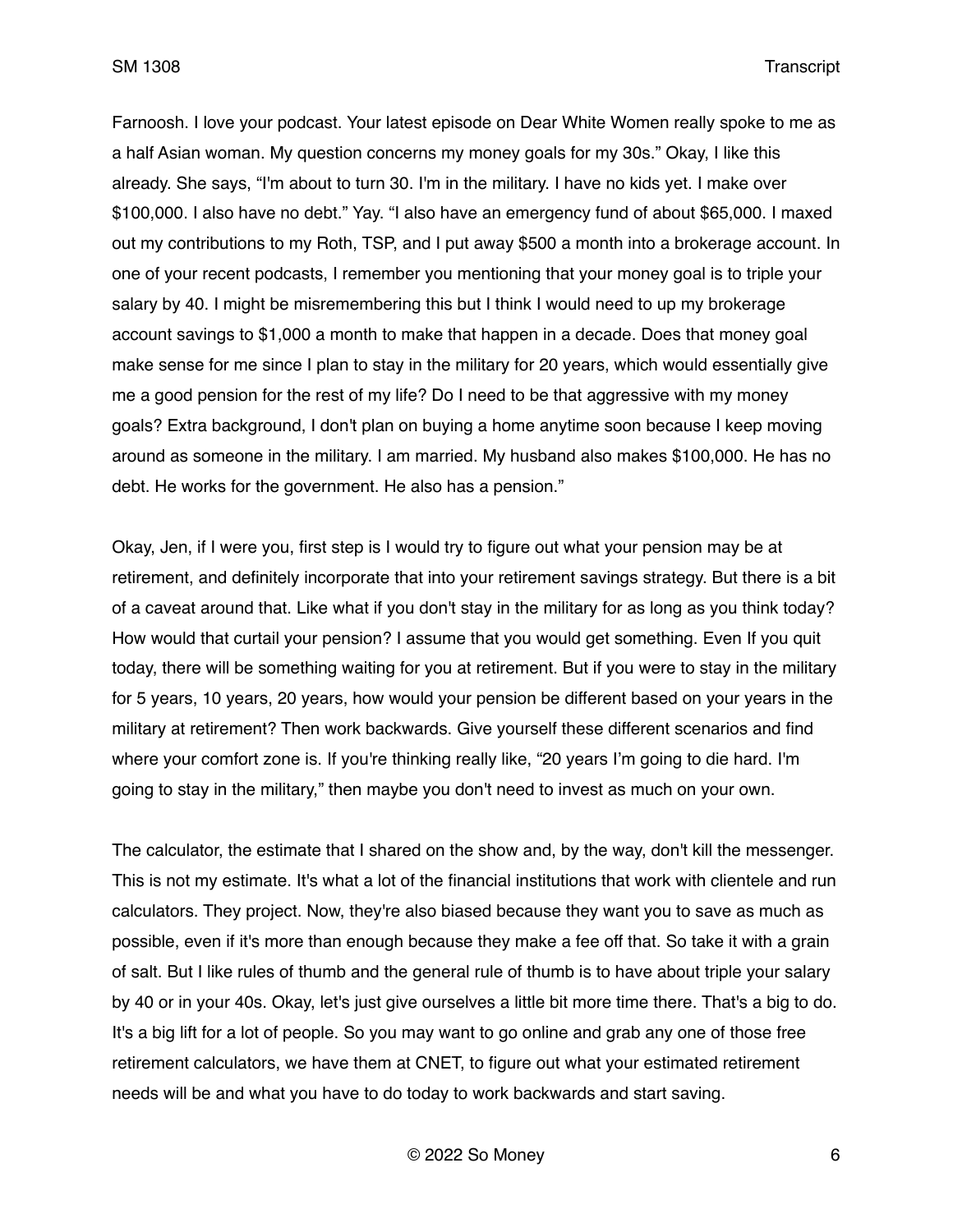You might have some tools available to you through the military and whoever is managing, let's say, that TSP fund, the Roth. There may be some online tools for you to do this sort of math or maybe even talk to somebody within the military, someone whose job is to help people retirement plan and pension plan. Definitely tap into those resources. But I think you're doing an awesome job, Jen. Thank you so much for being a part of the community and for this really, really thoughtful question.

All right, next up is Audrey, who wrote in on Instagram, "Long story short, Farnoosh. My mother has two older whole life insurance policies that together require monthly payments of \$175. She knows this will not be sustainable for her in retirement. I've educated myself through your show about doing a term policy for when you need it and focusing on retirement investing through low cost index funds. I looked at how much she could have saved over the years with those payments, and it's well over \$130,000. What are some options we could look into to make sure to maximize the equity that she's able to take out of those policies to reinvest and eliminate the monthly payments?"

All right, Audrey, thanks for your question. Very nice of you to be looking out for your mom. Before you think about investing that equity, think about how you might be able to use this money to support her needs today and over the next 10 years. If she doesn't have already some savings, some ample savings to cover not just her day-to day living costs but also down the road if she would need to pay out of pocket for medical-related costs, health-related costs, that's also important. So I think I would sit down with her and look at what's on the horizon. What's immediately needed and what may be needed in the next two to five years?

We just finished talking about rules of thumb, and a rule of thumb for those who are in retirement that want to continue investing but not take on too much risk, and this could apply to your mother with this equity that she's going to pull out hopefully from the whole life insurance policy, is to take your age. Subtract it from 100 or 110, since we're living longer, and investing just that portion in equities in the stock market because at this stage, it doesn't make any sense to take on a lot of risk. When you're in retirement, while hopefully you've pared down your expenses and you're leaning on things like Medicare and you've got Social Security coming in,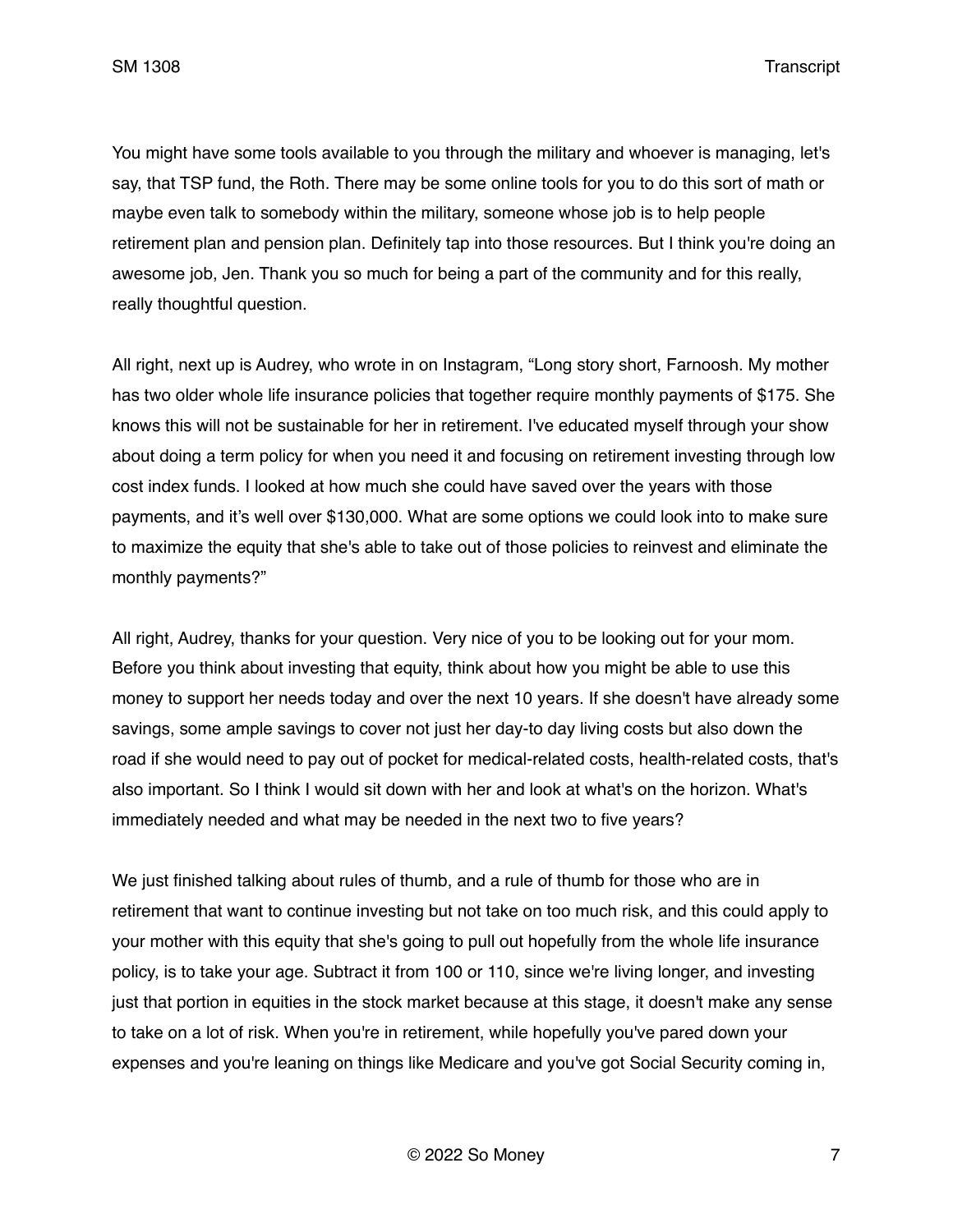but you really do need cash because the big wildcard in retirement, as we know, is our healthrelated expenses.

Now, if your mother was in her 50s, early 60s, I would look into long-term care insurance. As we know, as we age, long-term care insurance can be financially instrumental in so many of our lives, as we may need assistance with day-to-day living, whether that's bringing someone into your home or going to a nursing home full-time. Those are the expenses that typically need to be paid for out of pocket. Long-term Care Insurance is something that many people in their 50s and 60s looking ahead will buy and pay into, knowing that in the future they may very likely need this support. The older you get, the more expensive, of course, long-term care becomes. So that's why I would just say depending on your mother's age, this may no longer be something that is financially viable. But I would look at the equity in terms of how we can maximize this to pay for all of the expenses of living and taking care of yourself as we age, investing just a little bit of that if you really could and wanted to.

All right, it's almost tax season or is it tax season? Are you all filling out your taxes because you're that good with money? Still, Josie Growsy writes in with a related tax question. She says, "I've got married in September. And as I'm facing my first tax season as a married person, trying to figure out if it makes sense to file jointly with my husband. We both make about \$100,000. We have insurance through our own workplaces. We don't share any bank accounts. And the only real thing we share at this point is a marriage license and an apartment that we rent. Any thoughts would be appreciated."

All right, so I'm going to give you some general tips. But understand that I'm not a tax specialist. I'm not a CPA. Anyone who is considering this to talk to a tax professional, even if it's just one meeting, and you're paying them an hourly fee of like 150 bucks, the education that you're going to get from them could be really, really helpful. They're doing this all the time. So my advice, just understand that it's just a starting point. But I have written about this, and I'll probably write about it again, and I have a lot of interesting tax stories that are in the queue for CNET Money. So I'll be sharing those as they get finished. But if you are curious about whether filing taxes together as a couple or separately is the right path, here's what I would say. You have two options, right? It's married filing jointly or married filing separately, and there are a number of considerations to make before choosing that status.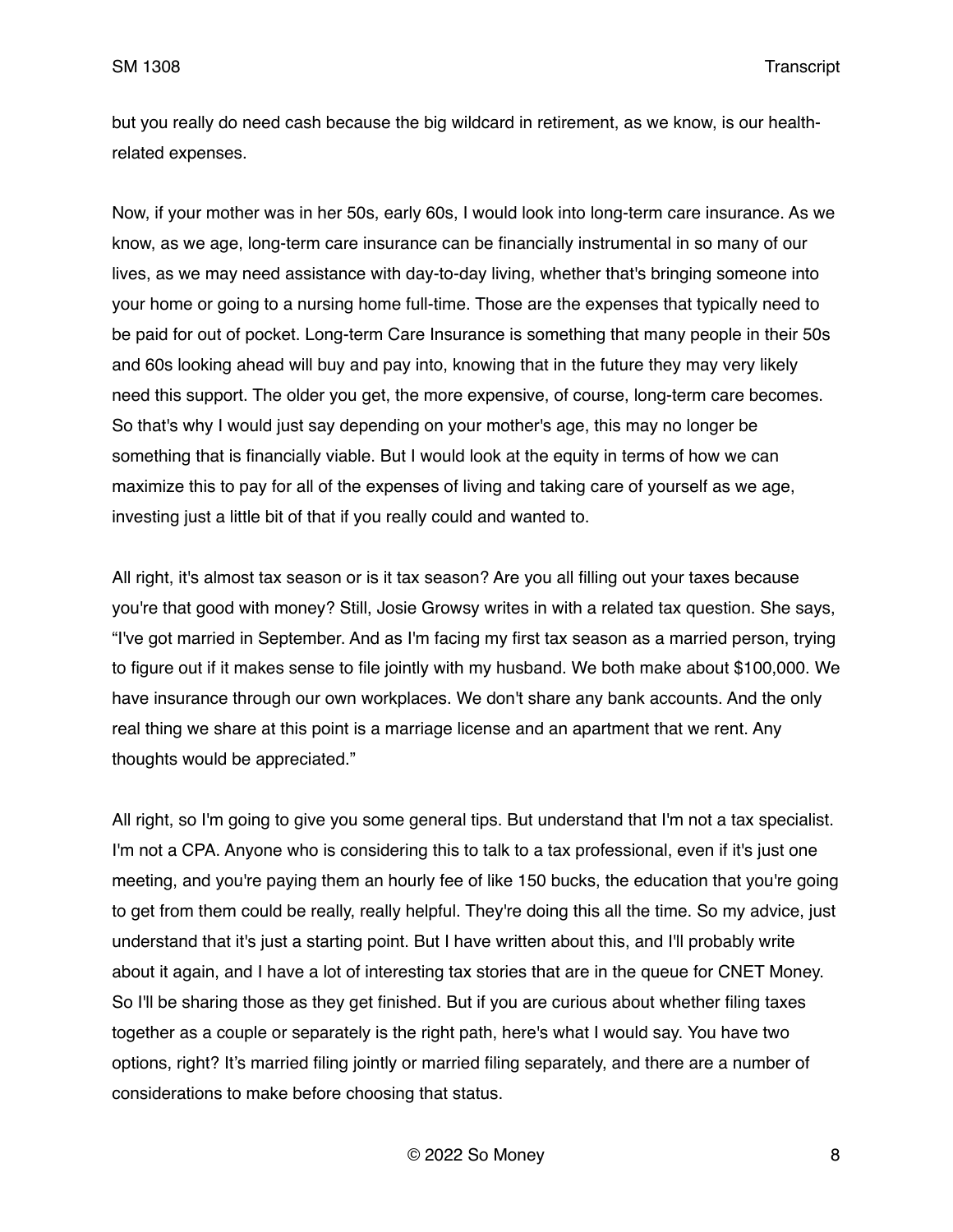I will say that when I've talked to tax experts, they tend to say that the IRS does play favorites with couples filing jointly. If you file separately, you might, might lose the ability to claim key tax benefits like student loan interest deduction, the earned income credit. You're also left with a lower income phase out range for deductions. So this sometimes leads to a bigger tax bill, and it's why many accountants do like to tell their clients to file jointly. That said, there are some pros to filing separately. If you are somebody, for example, who depends a lot on itemizing your deductions to lower your taxable income, then be aware that when you file jointly, this may raise your combined adjusted gross income that you're reporting to the IRS. So your ability to qualify for certain itemized deductions may diminish. We know that there are minimum percentages of AGI that you have to meet before deductions kick in, whether that's medical expense deductions, accounting fee deductions, unreimbursed business expenses that are related to your job. A lot of these deductions require a percentage of your AGI to be hit before the deduction can be taken advantage of. That, I would say is the biggest potential drawback. Again, if you talk to an expert about this, and when he or she sees each of your individual income and expense profiles, they'll be able to give you a better sense of what would be most efficient for you.

Okay, last but not least, our friend in the audience, Daryl, he texts. He actually texted me. I love this. I love texts. Text me, 415-942-5002. Daryl wants to know, "Is filing bankruptcy to relieve your debt a good idea?" I mean, kind of left me hanging here. I don't know a whole lot about Daryl's situation. What kind of debt are we talking about? Is he behind on a home payment? Or does he have like just piles of credit card bills? So the first thing I would say, Daryl, is that maybe it could be a good idea. I mean, there's a lot of things you have to deal with in the aftermath of a bankruptcy. Yes, it can clear a lot of your debts, with the exception of probably your student loans. But it is not to say that you have like this clean slate and this new lease on life. You really do have to spend many years repairing the damage of bankruptcy on things like your credit score on your credit profile. It's going to show up when you apply for renting a house and applying for a credit card. It's just something that you're going to have to like face the music of this for years to come. It's something you really have to prepare for. You may decide, knowing what's on the other side of a bankruptcy, that it is very much still worth it to proceed.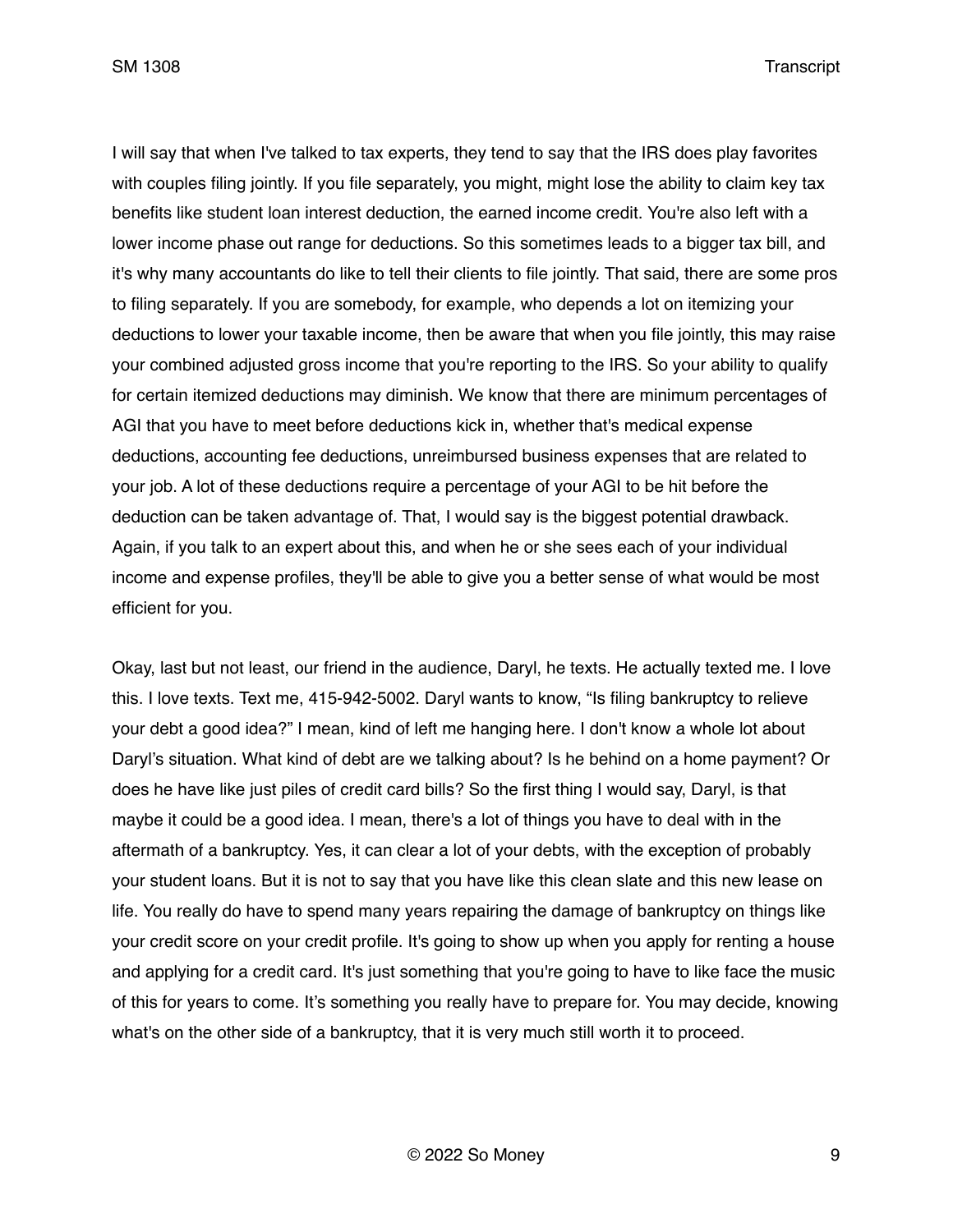I would talk to a bankruptcy attorney to know all of your options. Generally, there are two types of bankruptcy, which you've probably figured out by now. I assume you've done some googling at Chapter 7. Then there's Chapter 13. Chapter 7 is the most popular. You get to wipe out a lot of your general unsecured debts, credit cards, medical bills, things that aren't attached to tangible assets. So we're not talking about your mortgage or your car loan but credit cards, medical bills, things like that. You don't have to repay the debt. Come up with some sort of structure to do that. That's what Chapter 13 is. Chapter 13 is a restructuring of your debts. It's for people that typically have more money, and they are making money, and they can pay off their debts with a repayment plan. They just need some relief. If you've fallen behind on a home payment and you want to catch up, this could be a way to do it.

The National Association of Consumer Bankruptcy Attorneys is a website I would recommend, nacba.org. They can help you figure out what you need, what's best for you. You might have realized that what you really need is debt consolidation first. Before you go through the whole bankruptcy proceeding, maybe you can work with an agency and not-for-profit to help with either debt consolidation or debt relief. I love the NFCC, the National Foundation for Credit Counselors. What you may need first is just an advocate to help you get organized. Call your various creditors and come up with various payment plans that might have a reduction in interest rate, elimination of fees, reduction of what you owe, things like that, before you going through something as substantial as a bankruptcy.

Because like I said, in the wake of a bankruptcy, it may feel great to feel like you don't have this enormous financial weight on you. But it takes, what, like 7 to 10 years for bankruptcy to be wiped clean off of your credit report, and it can take several years before your credit score gets to a place where you could re-qualify for another loan, another credit card. So spend some time thinking about that. But thanks so much for your question. I'm sorry that you're experiencing this hardship. Let me know how I can be further helpful.

That's our show, everybody. Thanks so much for tuning in. Looking forward to celebrating Todd's birthday. Fingers crossed that we don't get any phone calls from school saying that we've been exposed to COVID, which would mean that our weekend is once again a bust. Here's not hoping. Be safe everybody. Thank you for joining. I'll see you back here on Monday. I hope your weekend is So Money.